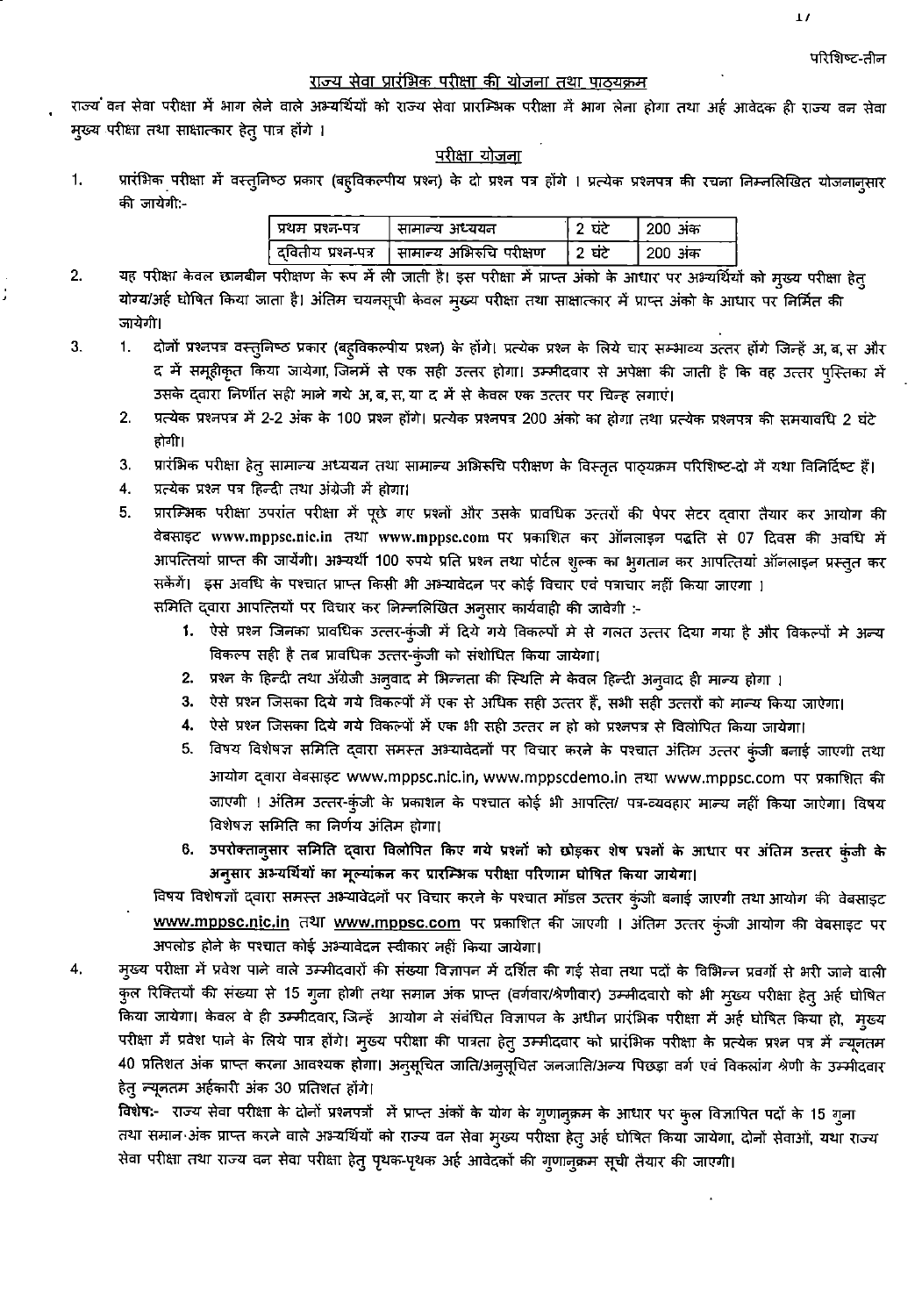#### प्रथम प्रश्नपत्र: सामान्य अध्ययन

#### 11 सामान्य विज्ञान एवं पर्यावरण

सामान्य विज्ञान एवं पर्यावरण (पर्यावरणीय परिस्थितिकी, जैव विविधता तथा मौसम परिवर्तन) पर प्रश्नों में दैनंदिन (रोजमर्रा) अवलोकन एवं अनुभव से सम्बन्धित प्रश्न जो किसी भी शिक्षित व्यक्ति दवारा अपेक्षित है और जिन्होंने इन विषयों का विशेष अध्ययन नहीं किया हो , सम्मिलित होंगे।

राष्ट्रीय एवं अन्तर्राष्ट्रीय महत्व की वर्तमान घटनाएँ  $\overline{2}$ 

वर्तमान घटनाओं में प्रमुख राष्ट्रीय एवं अन्तर्राष्ट्रीय स्तर के ज्ञान का परीक्षण किया जावेगा।

भारत का इतिहास एवं स्वतंत्र भारत 3

> इतिहास में सामाजिक, आर्थिक एवं राजनैतिक पहलुओं से सम्बन्धित सामान्य ज्ञान के प्रश्न होंगे। राष्ट्रीय आन्दोलन एवं स्वतंत्र भारत के विकास के प्रश्न भी पूछे जावेंगे।

 $\overline{4}$ (क) भारत का भूगोल

> भौतिक, सामाजिक एवं आर्थिक भूगोल के सामान्य ज्ञान के प्रश्न होंगे। इसमें भारतीय कृषि एवं प्राकृतिक संसाधनों का समावेश होगा तथा भारतीय जनांकिकीय एवं जनगणना से सम्बन्धित प्रश्न होंगे।

(ख) विश्व की सामान्य भौगोलिक जानकारी।

#### भारतीय राजनीति एवं अर्थव्यवस्था 5

इसमें देश की राजनैतिक व्यवस्था एवं संविधान, पंचायती राज, सामाजिक व्यवस्था, सतत् आर्थिक विकास, चुनाव, राजनीतिक दलों, योजनाएँ, औद्योगिक विकास, विदेशी व्यापार, आर्थिक एवं वित्तीय संस्थाओं पर प्रश्न होंगे।

6 खेलकुद

> मध्यप्रदेश, भारत, एशिया एवं विश्व में खेले जाने वाले प्रमुख खेलकूद एवं खेल प्रतियोगिताओं, पुरस्कारों, व्यक्तित्वों तथा प्रतिष्ठित खेल संस्थानों से सम्बन्धित प्रश्न होगे।

 $\overline{7}$ मध्यप्रदेश का भूगोल, इतिहास तथा संस्कृति

मध्यप्रदेश के भूगोल में पर्वतों के विकास, नदियां, जलवायु, वनस्पतियाँ, जीवजन्तु, खनिज, परिवहन से सम्बन्धित प्रश्न होगे। मध्यप्रदेश के इतिहास एवं संस्कृति में प्रसिद्ध राजवंशों का योगदान, जनजातियां, कला, स्थापत्य कला, ललित कलाओं एव ऐतिहासिक व्यक्तियों पर भी प्रश्न होंगे।

8 मध्यप्रदेश की राजनीति एवं अर्थव्यवस्था

> इसमें प्रदेश की राजनैतिक व्यवस्था, राजनीतिक दलों एवं चुनाव, पंचायतीराज, मध्यप्रदेश की सामाजिक व्यवस्था, सतत् आर्थिक विकास से संबंधित प्रश्न होंगे। इसमें उद्योग योजनाए, आर्थिक कार्यक्रम, व्यापार, मध्यप्रदेश की जनांकिकीय एवं जनगणना पर प्रश्न भी सम्मिलित होंगे।

9 सूचना एवं संचार प्रौद्योगिकी

> इसमें अभिलक्षण, प्रयोग और शब्दावलियों, जैसे वेबसाईट, आनलाईन सर्च इंजिन, ई-मेल, वीडियो मेल, चेटिंग, वीडियो कान्फ्रेन्स, हेकिंग , क्रेकिंग, वायरस और सायबर अपराध से सम्बन्धित प्रश्न सम्मिलित होंगे।

- 10 अनुसूचित जाति एवं जनजाति (अत्याचार निवारण अधिनियम) 1989 एवं सिवित अधिकार संरक्षण अधिनियम, 1955.
- 11 मानव अधिकार संरक्षण अधिनियम, 1993.

### दवितीय प्रश्नपत्र:- सामान्य अभिरूचि परीक्षण

- $\mathbf{1}$ बोधगम्यता
- $\overline{2}$ संचार कौशल सहित अंतर - वैयक्तिक कौशल
- 3 तार्किक कौशल एवं विश्लेषणत्मक क्षमता
- $\overline{\mathbf{4}}$ निर्णय लेना एवं समस्या समाधान
- 5 सामान्य मानसिक योग्यता
- आधारभूत संख्यनन (संख्यायें एवं उनके संबंध, विस्तार क्रम आदि -दसवीं कक्षा का स्तर), आंकड़ों का निर्वचन (चार्ट, 6 ग्राफ, तालिका, आंकड़ों की पर्याप्तता आदि-दसवीं कक्षा का स्तर)
- $\overline{7}$ हिन्दी भाषा में बोधगम्यता कौशल (दसवीं कक्षा का स्तर) टिप्पणीः दसवीं कक्षा के स्तर के हिन्दी भाषा के बोधगम्यता कौशल से संबंध प्रश्नों का परीक्षण, प्रश्नपत्र में केवल हिन्दी भाषा के उद्धरणों के माध्यम से, अंग्रेजी अनुवाद उपलब्ध कराये बिना किया जायेगा।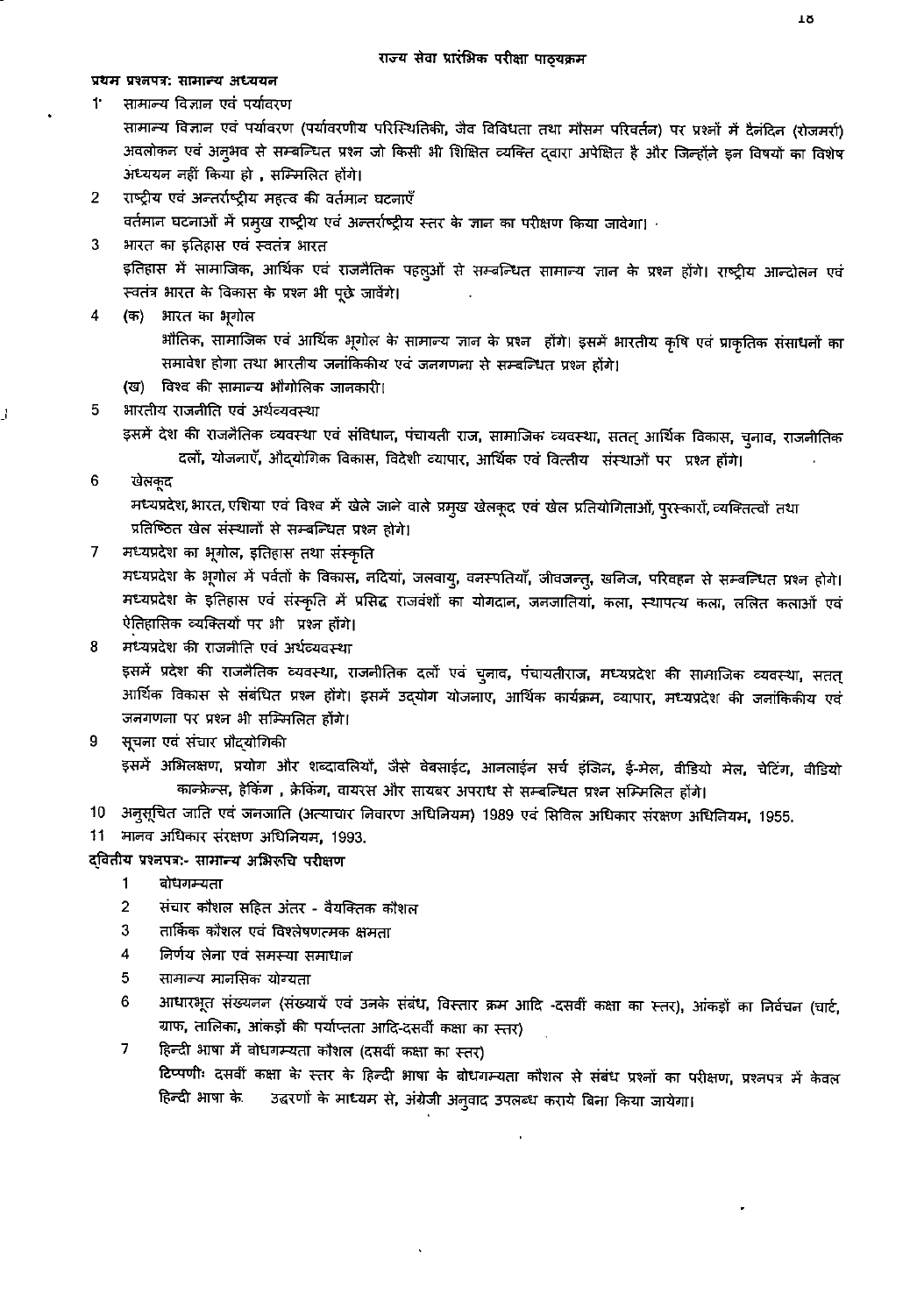Î.

### PRELIMINARY EXAMINATION SYLLABUS

#### FIRST PAPER: GENERAL STUDIES

1 General Science and Environment

Questions on general science and Environment (Environmental Ecology, Biodiversity & Climate Change) will cover general appreciation and understanding of science including matters of every day observation and experience as may be expected of a well educated person who has not made a special study of any particular scientific discipline.

2 Current Events of National & International Importance

In current events knowledge of significant National and International level will be tested.

### '3 History of India and Independent India

In History, questions of general knowledge related to social, economic and political aspects will be asked. Also, there will be questions on Indian National Movement and Development of Independent India.

#### 4 (a) Geography of India

There will be questions of general knowledge relating to Physical, social and economic geography. It will also include questions on indian Agriculture and Natural resources. There will be questions pertaining to demography and census of India.

- (b) General Geographical awareness of world.
- 5 Indian Polity and Economy

Political system and constitution of the country, Panchayati Raj. social system, sustainable economic development, elections, political parties, plans, industrial development, foreign trade and economic and financial institutions.

6 Sports

Í J  $\mathbf{I}$ 

> Important games and sports tournaments. Awards, personalities and Renowned Sports Institutions of M.P., India. Asia and World.

7 Geography. History and Culture of M.P.

There will be questions related to the development of Mountains, rivers, climate. Flora and Fauna, Minerals transportation in the Geography of Madhya Pradesh . It will also have questions relating to important dynasties of M.P., Contribution of important dynasties in the Histroy & Culture of Madhya Pradesh. There will be questions on Tribals, Arts, Architecture, Fine Arts and Historical personalities of M.P.

8 Polity and Economy of M.P.

Political system. Political parties and elections, Pachyati Raj, Social system and sustainable economic development of M.P.. This will also include questions on Industry, Plans, Economic programmes, business, demography and census of M.P.

### 9 Information and Communication Technology

Questions pertaining to characteristics, uses, and terminologies such as website, online, search engine, e-mail, video mail, chatting, video conferencing, hacking, cracking, virus and cyber crime.

- 10 Scheduled Caste & Scheduled Tribe (Prevention of Atrocities) 1989 (No.33 of 1989) and the Protection of Civil Rights Act, 1955 (No. 22 of 1955)
- 11 The Protection of Human Rights Act, 1993.

#### SECOND PAPER : GENERAL APTITUDE TEST

- 1 Comprehension
- 2 Interpersonal skill including communication skill
- 3 Logical reasoning and analytical ability
- 4 Decision making and problem solving
- 5 General mental ability
- 6 Basic numeracy (numbers and their relations, order of magnitude ect.-Class X level) Data interpretation (charts, graphs, tables, data sufficiency etc.-Class X level)
- 7 Hindi Language Comprehension Skill (Class X level)
- Note:- Question relating to Hindi Language Comprehension skill of Class X level will be tested through passages from Hindi language only without providing English Translation thereof in the question paper.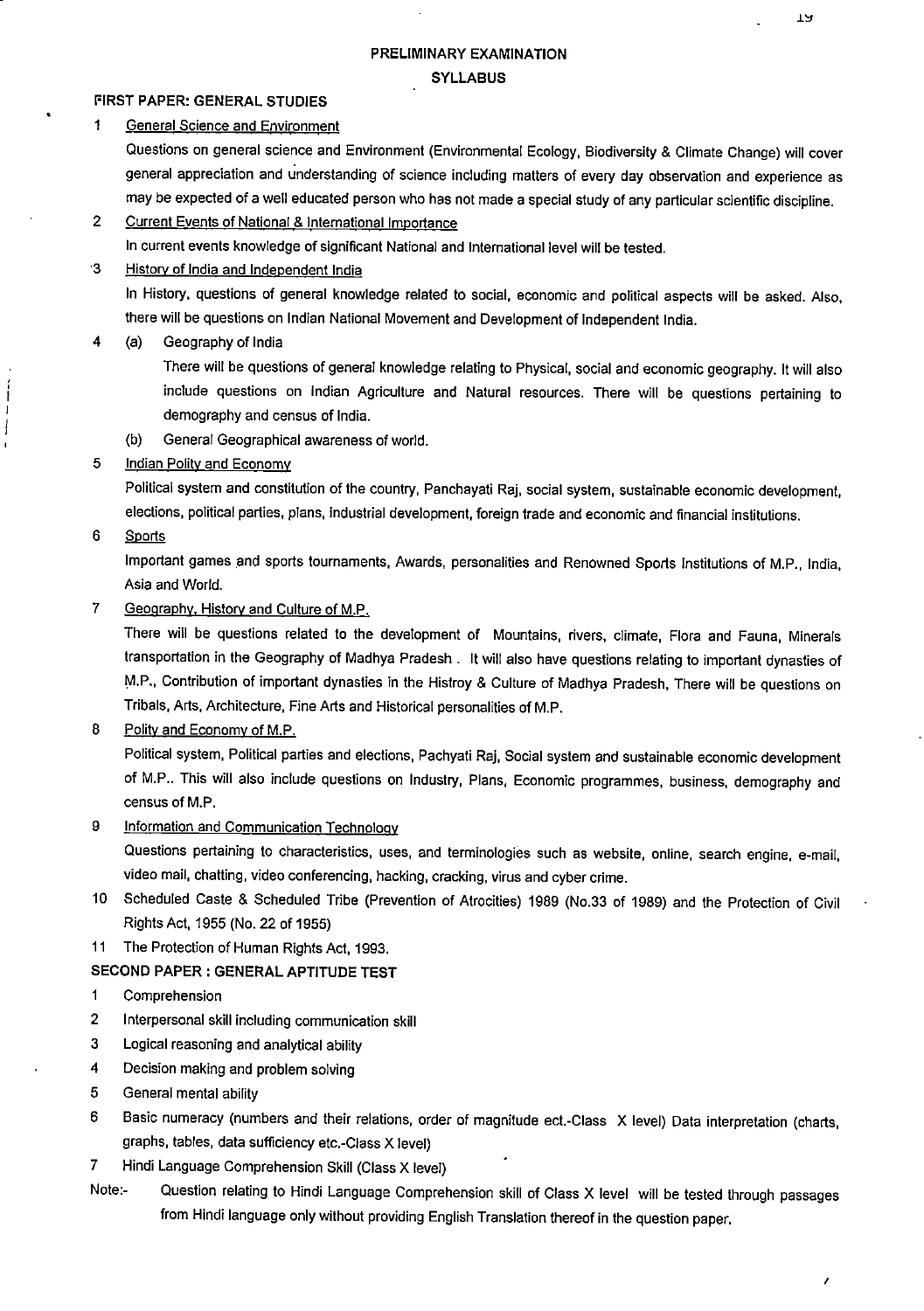# परिशिष्ट-चार

# राज्य वन सेवा मुख्य परीक्षा -2019 परीक्षा योजना

 $(3)$ 

-: अंक योजना :- लिखित परीक्षा हेतु कुल 400 अंक तथा साक्षात्कार हेतु कुल 50 अंक, कुल 450 अंक निर्धारण निम्नानुसार रहेगा

| लिखित परीक्षा      | विवरण                                                                                                  | प्रश्न संख्या | अंक |
|--------------------|--------------------------------------------------------------------------------------------------------|---------------|-----|
| प्रथम प्रश्न-पत्र  | सामान्य अध्ययन, मध्य प्रदेश का सामान्य परिचय,<br>प्रारम्भिक गणित, सामान्य हिन्दी, सामान्य अंग्रेजी आदि | 100           | 200 |
| दवितीय प्रश्न-पत्र | विज्ञान, प्रौद्योगिकी एवं पर्यावरण                                                                     | 100           | 200 |
|                    | लिखित परीक्षा के कुल अंक                                                                               |               | 400 |
| साक्षात्कार        |                                                                                                        |               | 50  |
|                    | कल अक                                                                                                  |               | 450 |

#### (ਕ) प्रश्न-पत्र योजना

- (1) प्रथम प्रश्न-पत्र एवं
- (2) दवितीय प्रश्न-पत्र

प्रथम प्रश्न-पत्र एवं द्वितीय प्रश्न-पत्र अनिवार्य विषय का होगा। समस्त प्रश्न वस्तुनिष्ठ (बहुविकल्प) प्रकार के होंगे। कुल 100 प्रश्न होंगें। प्रत्येक प्रश्न 02 अंक का होगा। इस प्रकार प्रत्येक प्रश्न-पत्र का पूर्णांक 200 होगा। प्रत्येक प्रश्न के चार विकल्प (A,B,C,D) होंगें। प्रत्येक प्रश्न के चार संभावित उत्तर (A,B,C,D) में समूहीकृत किया जायेगा। जिसमें से केवल एक ही सही उत्तर होगा

(2) प्रश्न-पत्र की अवधि दो घंटे की होगी। प्रश्न-पत्र हिन्दी तथा अंग्रेजी दोनों भाषाओं में होगा।

 $(H)$ लिखित परीक्षा में उत्तीर्णांक :

> लिखित परीक्षा में उत्तीर्ण होने हेतु आवेदक को प्रत्येक प्रश्न-पत्र में 40 प्रतिशत अंक प्राप्त करना अनिवार्य होगा। मध्य प्रदेश हेतु अधिसूचित अनुसूचित जाति, अनुसूचित जनजाति तथा अन्य पिछड़ा वर्ग के आवेदकों को जो मध्य प्रदेश के मूल निवासी है, लिखित परीक्षा में उत्तीर्ण होने हेतु न्यूनतम 30 प्रतिशत अंक प्रत्येक प्रश्न-पत्र में प्राप्त करना अनिवार्य होगा।

- शारीरिक दक्षता परीक्षण में सफल परीक्षार्थी हो साक्षात्कार में सम्मिलित होंगे। (द)
- (घ) साक्षात्कार :-

लिखित परीक्षा में प्राप्त अंकों के आधार पर गुणानुक्रम में विभिन्न प्रवर्गों से भरी जाने वाली कुल रिक्तियों की संख्या के तीन गुना तथा समान अंक प्राप्त करने वाले आवेदक साक्षात्कार हेतु आमंत्रित किए जायेंगें। साक्षात्कार हेतु कोई न्यूनतम उत्तीर्णांक नहीं होंगें।

(च) चयन विधि :

> अंतिम चयनफल, लिखित परीक्षा तथा साक्षात्कार में कुल प्राप्त अंकों को जोड़कर प्राप्त अंकों के गुणानुक्रम के आधार पर घोषित किया जाएगा।

# राज्य वन सेवा मुख्य परीक्षा 2019

#### पाठ्यक्रम

#### विषय - सामान्य अध्ययन (प्रथम प्रश्न-पत्र)

 $\mathbf{1}$ . सामान्य विज्ञान एवं पर्यावरण सामान्य विज्ञान एवं पर्यावरण पर प्रश्न में दैनंदिन (रोजमर्रा) अवलोकन एवं अनुभव से सम्बन्धित प्रश्न जो किसी भी शिक्षित व्यक्ति द्वारा अपेक्षित है और जिन्होंने इन विषयों का विशेष अध्ययन नहीं किया हो, सम्मिलित होंगे।

- राष्ट्रीय एवं अन्तर्राष्ट्रीय महत्व की वर्तमान घटनाएँ 2. वर्तमान घटनाओं में प्रमुख राष्ट्रीय एवं अन्तर्राष्ट्रीय स्तर के ज्ञान का परीक्षण किया जावेगा।
- $3.$ भारत का इतिहास एवं स्वतंत्र भारत इतिहास में सामाजिक,आर्थिक एवं राजनैतिक पहलुओं से सम्बन्धित सामान्य ज्ञान के प्रश्न होंगे। राष्ट्रीय आन्दोलन एवं स्वतंत्र भारत के विकास के प्रश्न भी पूछे जावेंगे।

4. (क) भारत का भूगोल

> भौतिक, सामाजिक एवं आर्थिक भूगोल के सामान्य जान के प्रश्न होंगे। इसमें भारतीय कृषि एवं प्राकृतिक संसाधनों का समावेश होगा तथा भारतीय जनांकिकीय एवं जनगणना से सम्बन्धित प्रश्न होंगे।

(ख) - विश्व की सामान्य भौगोलिक जानकारी।

5. भारतीय राजनीति एवं अर्थ व्यवस्था इसमें देश की राजनैतिक व्यवस्था एवं संविधान, पंचायती राज, सामाजिक व्यवस्था, आर्थिक विकास, चुनाव, राजनीतिक दलों, योजनाएँ,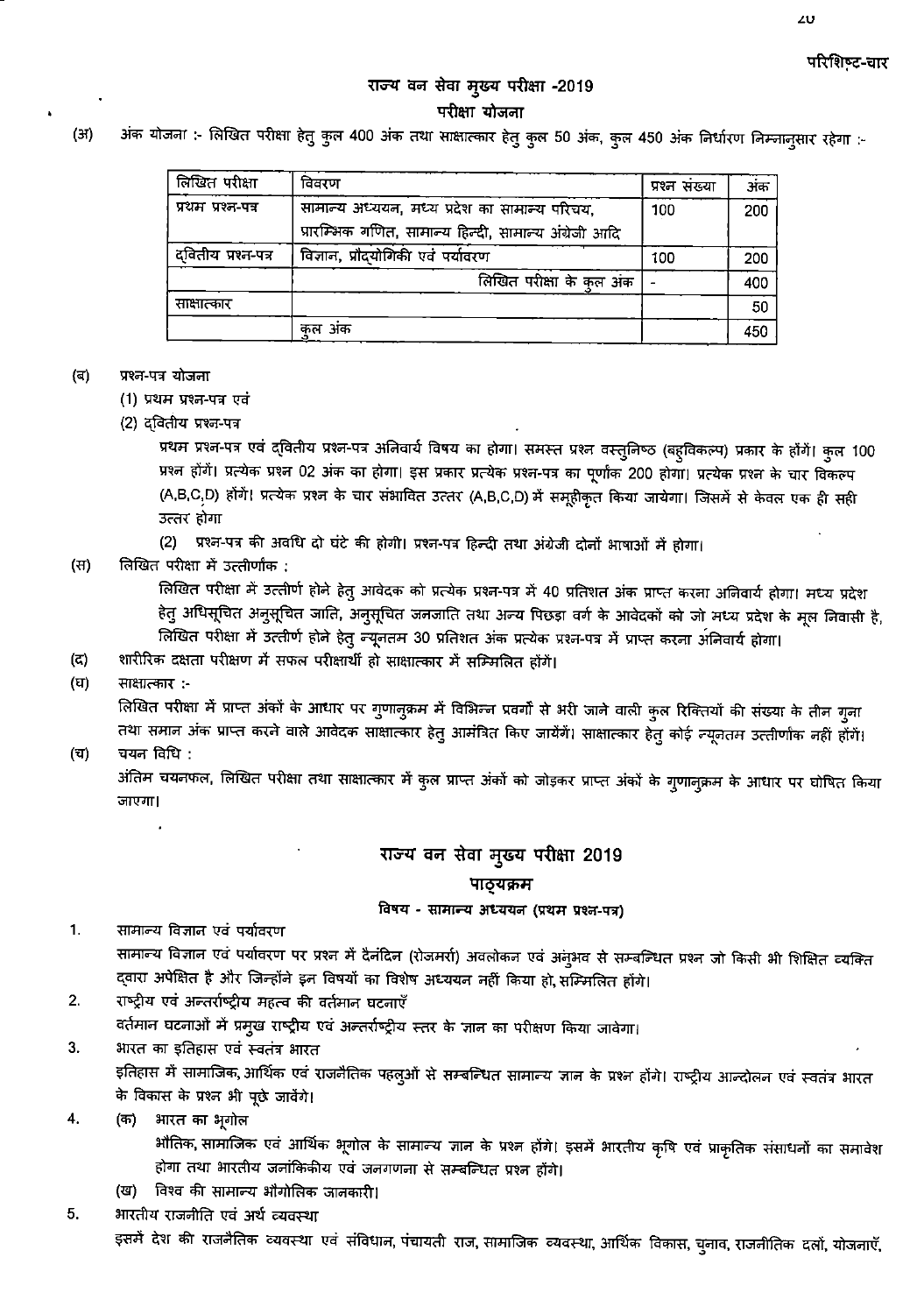औदयोगिक विकास, विदेशी व्यापार, आर्थिक एवं वित्तीय संस्थाओं पर प्रश्न होंगे।

- 6. खेलकृद
	- मध्यप्रदेश, भारत, एशिया एवं विश्व में खेले जाने वाले प्रमुख खेलकूद एवं खेल प्रतियोगिताओं पुरस्कारों तथा व्यक्तित्वों से सम्बन्धित प्रश्न होगे।
- 7. मध्यप्रदेश का भूगोल, इतिहास तथा संस्कृति

मध्यप्रदेश के भूगोल में पर्वतों के विकास, नदियां, जलवायु, वनस्पतियाँ, जीवजन्तु, खनिज, परिवहन से सम्बन्धित प्रश्न होगे। मध्यप्रदेश के इतिहास एवं संस्कृति में प्रसिद्ध राजवंशों का योगदान, जनजातियां, कला, स्थापत्य कला, ललित कलाओं एवं ऐतिहासिक व्यक्तियों पर भी प्रश्न होंगे।

8. मध्यप्रदेश की राजनीति एवं अर्थव्यवस्था

> इसमें प्रदेश की राज़नैतिक व्यवस्था, राजनीतिक दलों एवं चुनाव, पंचायतीराज, मध्यप्रदेश की सामाजिक व्यवस्था, आर्थिक विकास से संबंधित प्रश्न होंगे। इसमें उधोग योजनाए, आर्थिक कार्यक्रम, व्यापार, मध्यप्रदेश की जनांकिकीय एवं जनगणना पर प्रश्न भी सम्मिलित होंगे।

9. सामान्य मानसिक योग्यता

संख्यात्मक योग्यता, तर्क, कूट, आंकड़ों का विश्लेषण एवं निष्कर्ष तथा सभ्यता संबंधी प्रश्नों का समावेश होगा।

 $10.$ सूचना एवं संचार प्रोदयोगिकी

> इसमें अभिलक्षण, प्रयोग और शब्दावलियों, जैसे वेबसाईट, आनलाईन सर्च इंजिन, ई-मेल, वीडियो मेल, चेटिंग, वीडियो कान्फ्रेन्स, हेकिंग), क्रेकिंग, वायरस और सायबर अपराध से सम्बन्धित प्रश्न सम्मिलित होंगे।

# . STATE FOREST SERVICE EXAM-2019 **SYLLABUS**

### SUBJECT- GENERAL STUDIES (FIRST PAPER)

1. **General Science and Environment** 

Questions on general science and Environment will cover general appreciation and understanding of science including matters of every day observation and experience as may be expected of a well educated person who has not made a special study of any particular scientific discipline.

- **Current Events of National & International Importance** 2.
- In current events knowledge of significant National and International leveling will be tested.
- $3.$ History of India and Independent India

In History, questions of general knowledge related to social, economic and political aspects will be asked. Also, there will be questions on Indian National Movement and Development of Independent India.

#### 4. Geography of India  $(1)$

There will be questions of general knowledge relating to Physical, social and economic geography. It will also include questions on Indian Agriculture and Natural resources. There will be questions pertaining to demography and census of India.

- General Geographical awareness of world.  $(2)$
- 5. Indian Polity and Economy

Political system and constitution of the country, Panchayati Raj, social system, economic development, elections, political parties, plans, industrial development, foreign trade and economic and financial institutions.

6. **Sports** 

Important games and sports tournaments, Awards and personalities for M.P., India, Asia and World.

7. Geography, History and Culture of M.P.

There will be questions related to the development of Mountains, rivers, climate, Flora and Fauna, Minerals transportation in the Geography of Madhya Pradesh. It will also have questions relating to important dynasties of M.P., Contribution of important dynasties in the Histroy & Culture of Madhya Pradesh, There will be questions on Tribals, Arts, Architecture, Fine Arts and Historical personalities of M.P.

#### 8. Polity and Economy of M.P. Political system, Political partities and elections, Pachyati Raj, Social system and economic development of M.P.. This will also include questions on Industry, Plans, Economic programmes, business, demography and census of M.P. 9.

**General Mental Ability** 

Numerical ability, reasoning, coding, data analysis and interpretation and analogy.

#### Information and Communication Technology 10.

Questions pertaining to characteristics, uses, and terminologies such as website, online, search engine, e-mail, video mail, chatting, video conferencing, hacking, cracking, virus and cyber crime.

#### मध्यप्रदेश का सामान्य परिचय

 $\mathbf{1}$ . भूगोल

 $2.$ 

- मध्यप्रदेश का सामान्य परिचय, क्षेत्र, भूस्वरूप एवं संरचना, भौतिक एवं भौगोलिक क्षेत्र तथा जलवायु।
	- मध्यप्रदेश के प्राकृतिक संसाधन
		- $1.$ खनिज संपदा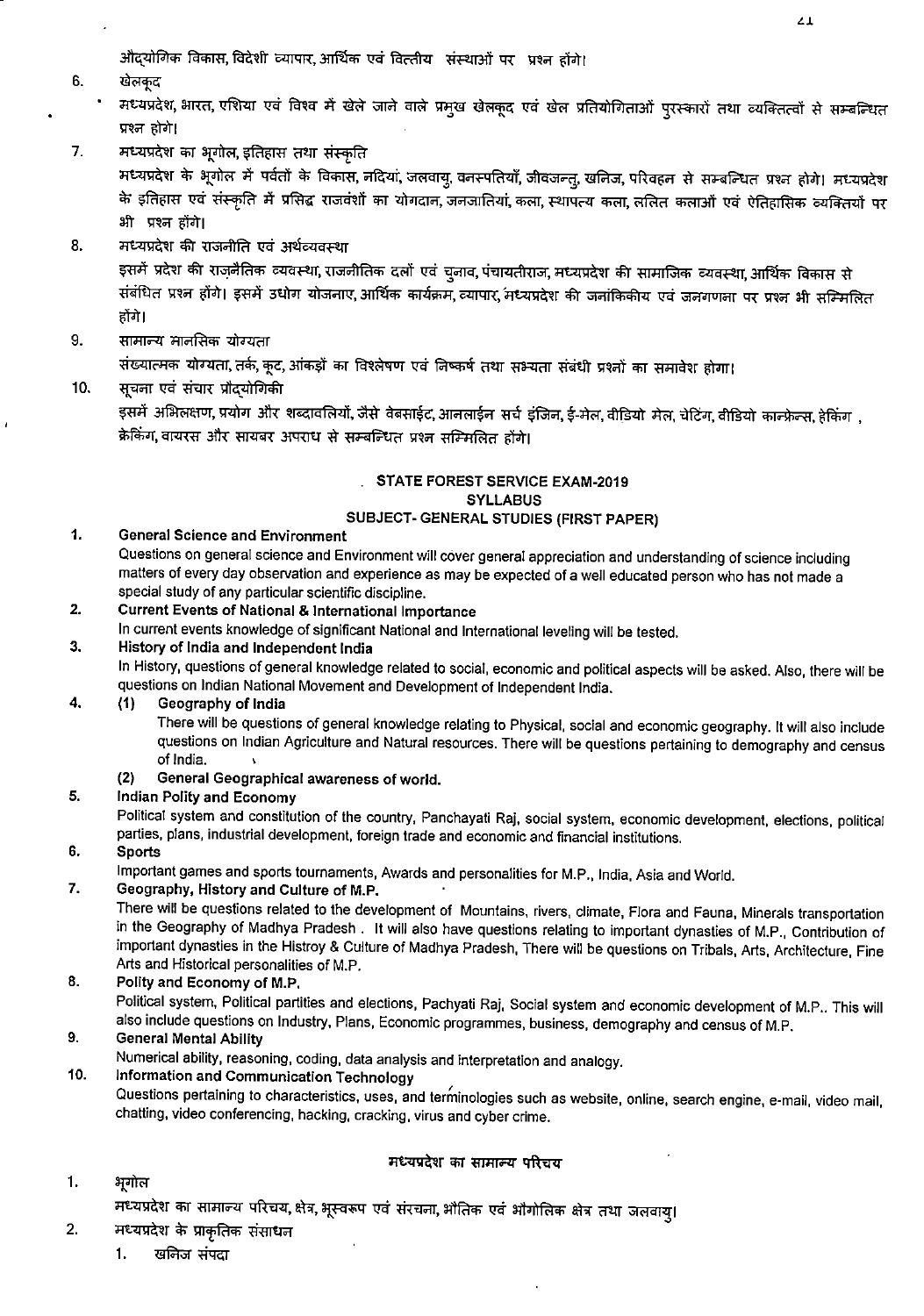- वन संपदा एवं वन जीवन  $2.$
- 3. कृषि एवं पशुपालन रू फसलों का क्षेत्रीय वितरण, कृषि का योजनाबद्ध विकास, हरित क्रांति, पशुधन का विकास।
- जल संसाधन: सिंचाई का विकास एवं सिंचाई परियोजनाएँ। 4.

#### 3. मानव संसाधन जनसंख्या, जनसंख्या घनत्व, शहरी एवं ग्रामीण जन संख्या, साक्षरता एवं श्रमशक्ति।

#### 4. उर्जा संसाधन इसमें परंपरागत एवं अपरंपरागत उर्जा के संसाधन तथा उनके मानवीय जीवन में उपयोग से संबंधित प्रश्न होंगे।

उदयोग 5.

इसमें प्रदेश के उद्योगों के प्रकार एवं आकार तथा उनके राज्य की अर्थ व्यवस्था पर प्रभाव से संबंधित प्रश्न होंगे।

6. पर्यावरण

> पर्यावरण एवं उनके संरक्षण, प्रदूषण, प्राकृतिक आपदा तथा इनका मानवीय जीवन की गुणवत्ता पर होने वाले प्रभावों से संबंधित प्रश्न होंगे।

7. योजनाएं एवं मूल्यांकन

> इसमें पंचवर्षीय योजनाओं के अभी तक के विभिन्न पहलूओं, विभिन्न कार्यक्रमों जो शहरी एवं ग्रामीण विकास के सबंध में हो तथा आर्थिक योजनाओं के मूल्यांकन तथा देश के परिप्रेक्ष्य में मध्यप्रदेश की सापेक्षित स्थिति से संबंधित प्रश्न होंगे।

- 8. मध्यप्रदेश की प्रशासनिक संरचना इसमें मध्यप्रदेश की विभिन्न प्रशासनिक इकाइयों जैसे संभाग, जिला, तहसील एवं विकास खण्डों का आपसी संबंध एवं प्रशासनिक
	- संरचना से संबंधित अभ्यार्थियों के ज्ञान का परीक्षण करना होगा।
- 9. ग्रामीण एवं शहरी प्रशासनिक संरचना पंचायती राज, नगर पालिका एवं नगर निगम की संरचना एवं प्रशासनिक ढ़ांचे से संबंधित सामान्य ज्ञान के प्रश्न अभ्यार्थियों से पूछे जायेंगें।
- 10. खेलकूद

विविध खेलकूद के लिये संगठन, प्रबंधन एवं सुविधाओं से संबंधित अभ्यार्थियों की जागरूकता का परीक्षण करना होगा। इसमें मध्यप्रदेश के राजकीय पुरस्कारों, व्यक्तित्वों एवं शासकीय तथा अशासकीय संगठनों के योगदान से संबंधित प्रश्न होंगे।

(मध्यप्रदेश की संस्कृति , साहित्य, संगीत , नृत्य ,कला एवं इतिहास)

1. मध्यप्रदेश की संस्कृति

प्रकृति, प्रकार एवं मुख्य-मुख्य बातें तथा मानव जीवन पर उनके प्रभाव से संबंधित प्रश्न होंगे।

- $2.$ साहित्य
	- प्राचीन कालिदास , भृतहरि, भवभूति व बाणभट्ट। 1.
	- $2.$ मध्यकालीन -केशव पद्माकर , भूषण।
	- 3. आधुनिक - पं. माखनलाल चतुर्वेदी, सुभद्राकुमारी चैहान, गजानन माधव मुक्तिबोध, बालकृष्ण शर्मा, ''नवीन'' भवनीप्रसाद मिश्र, हरिशंकर परसाई, शरद जोशी, मूल्लारामोजी, डा. शिवमंगल सिंह सुमन तथा नंद दुलारे बाजपेयी।
	- लोक साहित्य मध्यप्रदेश की बोलियां । ईसूरी तथा सिंगाजी। 4.
- $3.$ संगीत एवं नृत्य परम्परा
	- संगीत परम्परा तानसेन ,उस्ताद अलाउदीन खाँ ,उस्ताद हाफिज अली खाँ ,पंडित किशनराव ,शंकर पंडित ,राजाभैया पूछवाले 1. , उस्ताद अमीर खॉ , कुमार गंधर्व , महाराज चक्रधरसिंह, पंडित कार्तिकराम।
	- नृत्य परम्परा लोक संगीत की प्रमुख शैलिया ,प्रमुख लोक नृत्य। 2.
- 4. कलायें

सामान्य प्रवृत्ति के प्रश्नों में भित्ति चित्रकला , लोक चित्रकला , आधुनिक चित्रकला के घराने एवं प्रमुख चित्रकार शामिल होंगे। इसमें प्रमुख लोक कलाओं एवं अन्य विभिन्न रंगमचो से संबंधित प्रश्न भी होंगे।

#### 5. प्रमुख अनूसूचित जनजाति

प्रमुख अनुसूचित जन जातियों के नाम , अभिलक्षण , अधिवास , मुख्य मेले एवं तीज त्यौहार तथा सांस्कृतिक संरचना से संबंधित सामान्य ज्ञान के मूल्यांकन के लिये प्रश्न पूछे जायेंगे। इसमें म.प्र. शासन के व्दारा अनुसूचित जनजातियों के उत्थान से सबंधित कार्यक्रमों पर भी प्रश्न होंगे।

- 6. संस्कृति के क्षेत्र में म.प्र. शासन के कार्यक्रम अभ्यार्थियों से साहित्यिक अकादमियों एवं संस्थानों से संबंधित सामान्य ज्ञान के मूल्यांकन के लिये प्रश्न पूछे जायेंगे। संगीत तथा चित्रकला के विविध घराने) से संबंधित तथा संस्कृति मेलों से संबंधित प्रश्न होंगे। साहित्य ,संगीत एवं ललितकलाओं में प्रमुख योगदान के लिये शासन व्दारा दिये जाने वाले विभिन्न पुरूस्कारों से संबंधित प्रश्न होंगे।
- 7. पुरातात्विक विरासत प्रमुख ऐतिहासिक, पुरातात्विक एवं पर्यटन स्थानों से संबंधित सामान्य ज्ञान के प्रश्न होंगे।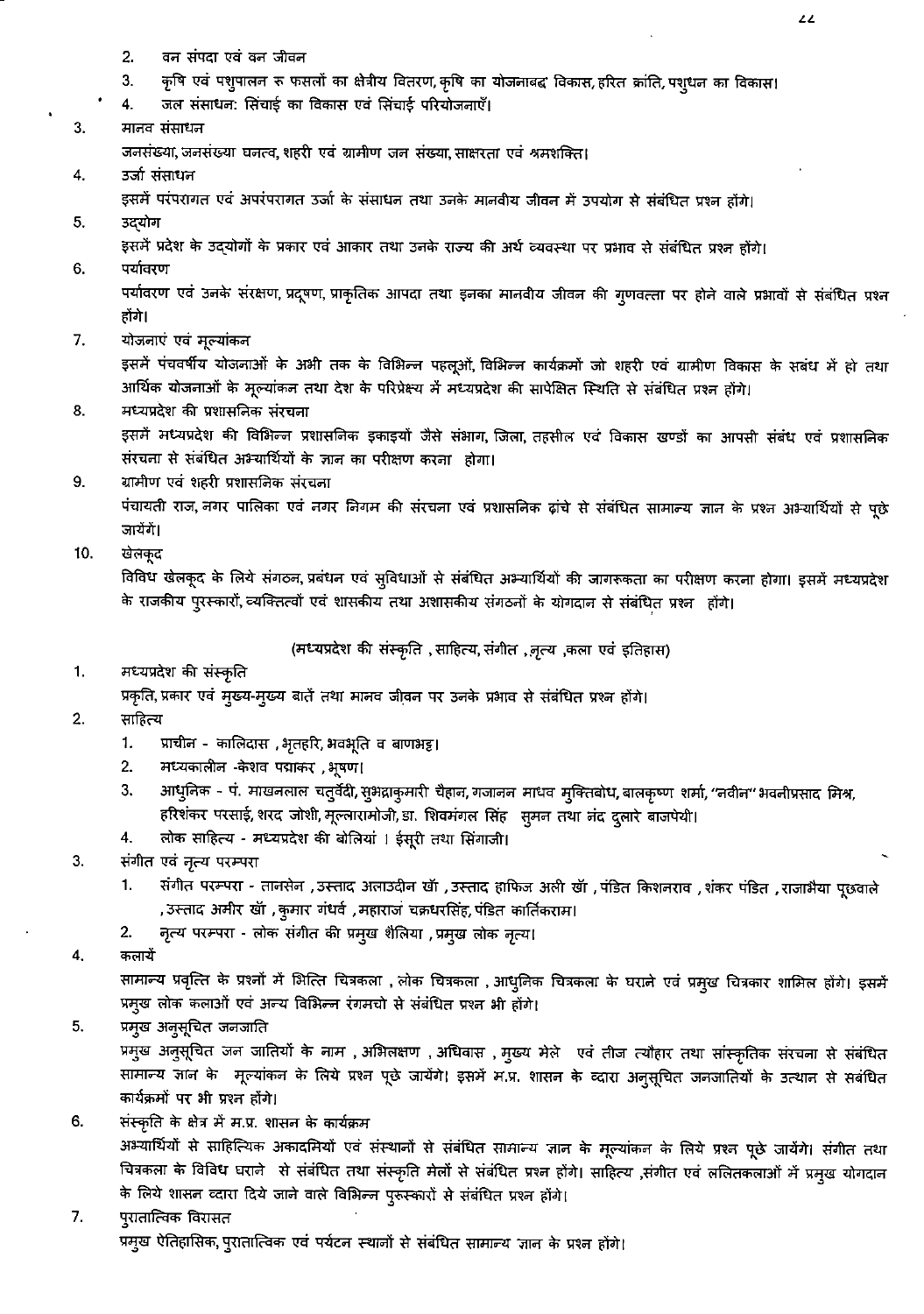# 8. मध्यप्रदेश की ऐतिहासिक पृष्ठभूमि

मध्यप्रदेश का गठन, मध्यप्रदेश के प्रमुख राजवंशों एवं शासकों पर प्रश्न होंगे। इसमें स्वतंत्रता आन्दोलन में मध्यप्रदेश के योगदान पर भी प्रश्न होंगे।

#### General Introduction of Madhya Pradesh

#### 1. Geography

General Introduction of Madhya Pradesh, area, topography and structure, physical and geographic areas and climate.

#### 2. Natural Resources of Madhya Pradesh

- 1. Mineral Wealth.
- 2. Forest Wealth and Wild Life.
- 3. Agriculture and Live stock, Regional distribution of crops, planned development of Agriculture, Green Revolution, Development of Live stock.
- 4. Water Resources Development of Irrigation and irrigation projects.

#### 3. Human Resources

Population, Population Density, Urban and Rural population. Literacy and Labours.

#### 4. Energy Resources

Questions will attempt to assess the general awareness of condidates about the conventional and non-conventional sources of energy and their uses in human life.

#### 5. Industries

Attempt will be made to assess the general awareness of candidates about the types and size of industries and their impact on state economy.

### 6. Environment

Questions will be related to environment and its protection, pollution, natural climates and their impact on quality of human life.

#### 7. Planning and Evaluation

Attempt will be to assess the general awareness of candidates about different aspect of five year plans till date, various programmes of urban and rural development, economic planning and its evaluation and status of Madhya Pradesh in the context of Country.

### 8. Administrative Structure of Madhya Pradesh

Questions will be related to general knowledge of candidates about administrative units - Division, District, Tehsil and Development-Blocks; their relationship and administrative structure.

### 9. Rural and Urban Administrative Structure

Questions will be pertaining to the general knowledge of candidate about organization and administrative structure of Pachayati Raj, Municipality and Municipal corporation.

### 10. Games and Sports

Attempt will be made to assess the awareness of candidates related to organization, management and facilities for different games and sports. The questions will also be related to different State awards, and personalities and contribution of Government and non Government agencies.

### Culture, Literature, Music, Dance, Arts and History of Madhya Pradesh

#### 1. Culture

The questions will be related to nature, types their salient features and impact on human life.

### 2. Literature

- 1. Ancient Kalidas, Bharthari, Bhavbhuti, Vanabhatta.
- 2. Medieval Keshav, Padmakar, Bhushan.
- 3. Modern Pandit Makhanlal Chatun/edi, Subhadra Kumari Chauhan, Gajanan Madhav Muktibodh, Balkrishna Sharma "Navin", Bhavani Prasad Mishra, Harishankar Parsai, Sharad Joshi, Mulla Ramoozi, Shiv-Mangal Singh, Suman and Nanddulare Vajpai
- 4. Folk Literature / Dialects of Madhya Pradesh. Isuri, Singajl..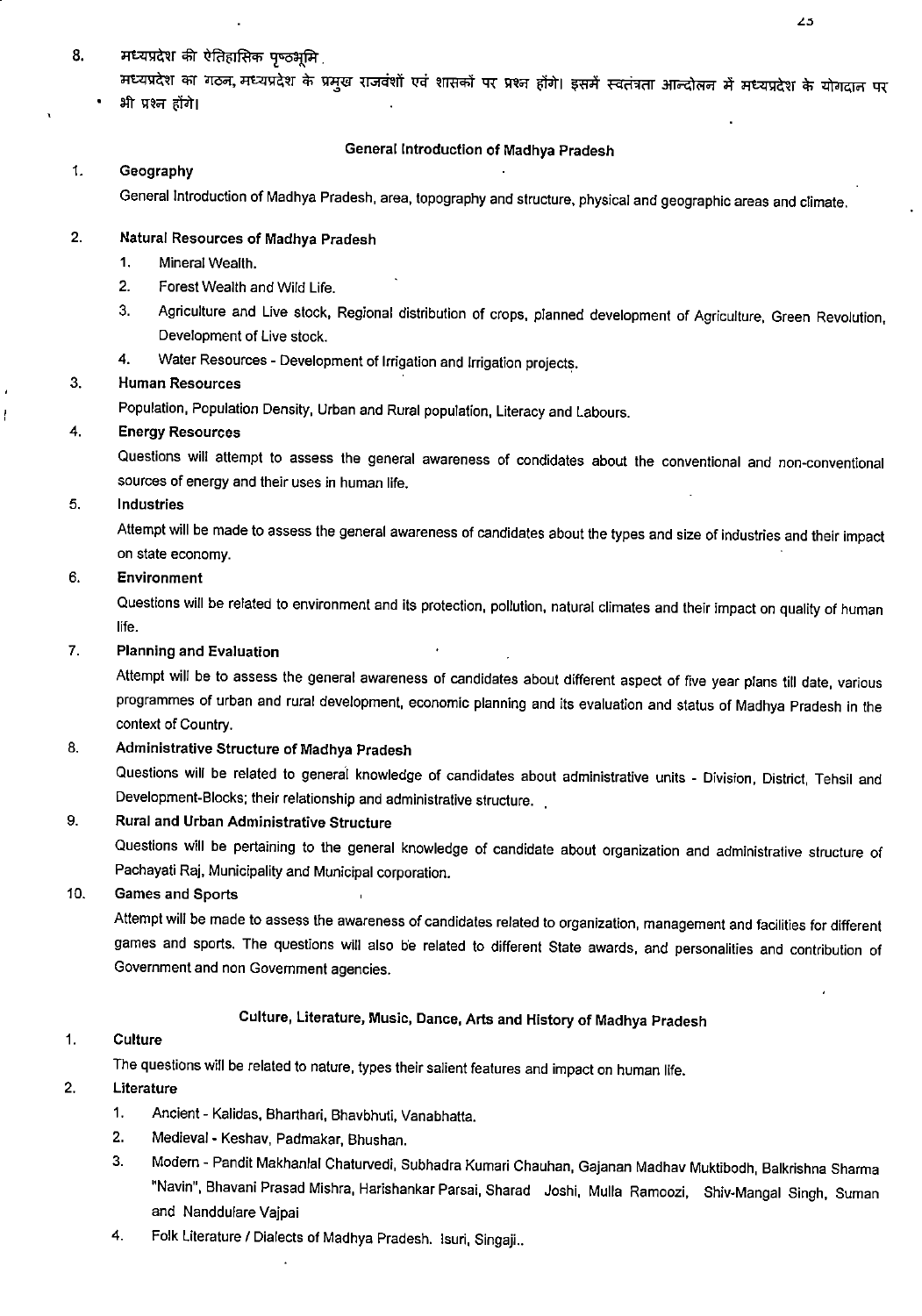#### 3. Music & Dance Tradition

- 1. Music Tradition Tansen, Ustad Allauddin Khan, Ustad Hafiz Ali Khan. Pandit Krishna Rao, Shankar Pandit. Rajabhaiya Poonchwale, Ustad Amir Khan. Kumar Gandharva, Mahara] Chakradhar Singh Pandit Kartik Ram.
- . 2. Dance tradition Major styles of folk music, major folk dances.

#### 4. Arts

Questions of general nature will be related to characteristics of Rock painting, folk panting, modern painting school and important painters. It will also have questions related to major folk and other theatres.

#### 5. Major Scheduled Tribes

It will assess the general awareness of candidates related to names, characteristics, habitats, major fairs and festivals and cultural structure of major scheduled tribes. It will also have questions related to different programmes of State Government for the upliftment of Scheduled Tribes.

### 6. Programmes of State Government In the field of Culture

The questions will attempt to assess general knowledge of the candidate related to literasy academics and institutions. The questions will also be related to different Music and Fine Arts Schools and Cultural festivals. There will be questions awards given by the state for the significant contribution in the filed of literature, music and fine arts.

#### 7. Archaeological Heritage

The questions of general knowledge will be related to significance and characteristics of major historical, archaeological and tourist places.

#### 8. Historical perspective of Madhya Pradesh

The questions will be related to creation of M.P. and important dynesties and rules of M.P., It will also have questions related to contribution of M.P. in freedom movement.

#### **GENERAL ENGLISH**

The syllabus for the examination General English will be as follows-

The objective type question paper will carry maximum 40 marks each question of two marks.

- PART1- Applied grammar containing topics like parts of speech vocabulary. Active Passive, Direct and indirect speech. Transformation of sentence. (10 questions of 2 marks each).
- PART 2- Sentence completion questions (fill in the blanks) These will be of the nature of multiple choice questions. Five questions of 2 marks each.
- PART 3- Questions on reading comprehension (5 questions of 2 marks each based on an unseen passage each).

सामान्य हिन्दी<br>राज्य वन सेवा मुख्य परीक्षा-2019 के लिए सामान्य हिन्दी विषयक पाठ्यक्रम निम्नानुसार होगा-

वस्तुनिष्ठ प्रकार का प्रश्न पत्र 40 अंकों का होगा जिसमें 20 वस्तुनिष्ठ प्रश्न रहेंगे। प्रत्येक वस्तुनिष्ठ प्रश्न 2 अंक का होगा।

- आग-1. व्याकरण संबंधी वस्तुनिष्ठ प्रश्न जिसमें संज्ञा, सर्वनाम, विशेषण, संधि, समास, कारक, आधारित 5 प्रश्न पूछे जायेंगे। प्रत्येक प्रश्न 2 अंक का होगा।<br>भाग-2. वाक्य संरचना, वाक्य के प्रकार, वाक्यगत अशुद्धि, शब्दगत अशुद्धि एवं तत्सम, तद्भव से संबंधित 5
- वाक्य संरचना, वाक्य के प्रकार, वाक्यगत अशुद्धि<br>प्रश्न पूछे जायेंगे। प्रत्येक प्रश्न 2 अंक का होगा।
- 378न पूछे जायेंगे। प्रत्येक प्रश्न 2 अंक का होगा।<br>3 पारिभाषिक शब्द (प्रशासनिक शब्द), विलोम शब्द, पर्यायवाची शब्द, मुहावरे, कहावतें, प्रारूप लेखन, संक्षेपण आधारित 5 प्रश्न होंगे। प्रत्येक प्रश्न 2 अंक का होगा।
- आग-4 अपठित गद्यांश से संबंधित 5 वस्तुनिष्ठ प्रश्न पूछे जायेंगे। प्रत्येक प्रश्न 2 अंक का होगा।

#### ELEMENTARY MATHEMATICS:

ARITHMETIC :

Average profit and loss, simple and compound interest. Area Time, work and Labour, Time and distance; Square Root. Percentage, Ratio and Proportion, use of log table, volumes of rectangular surface and solids. Algebra: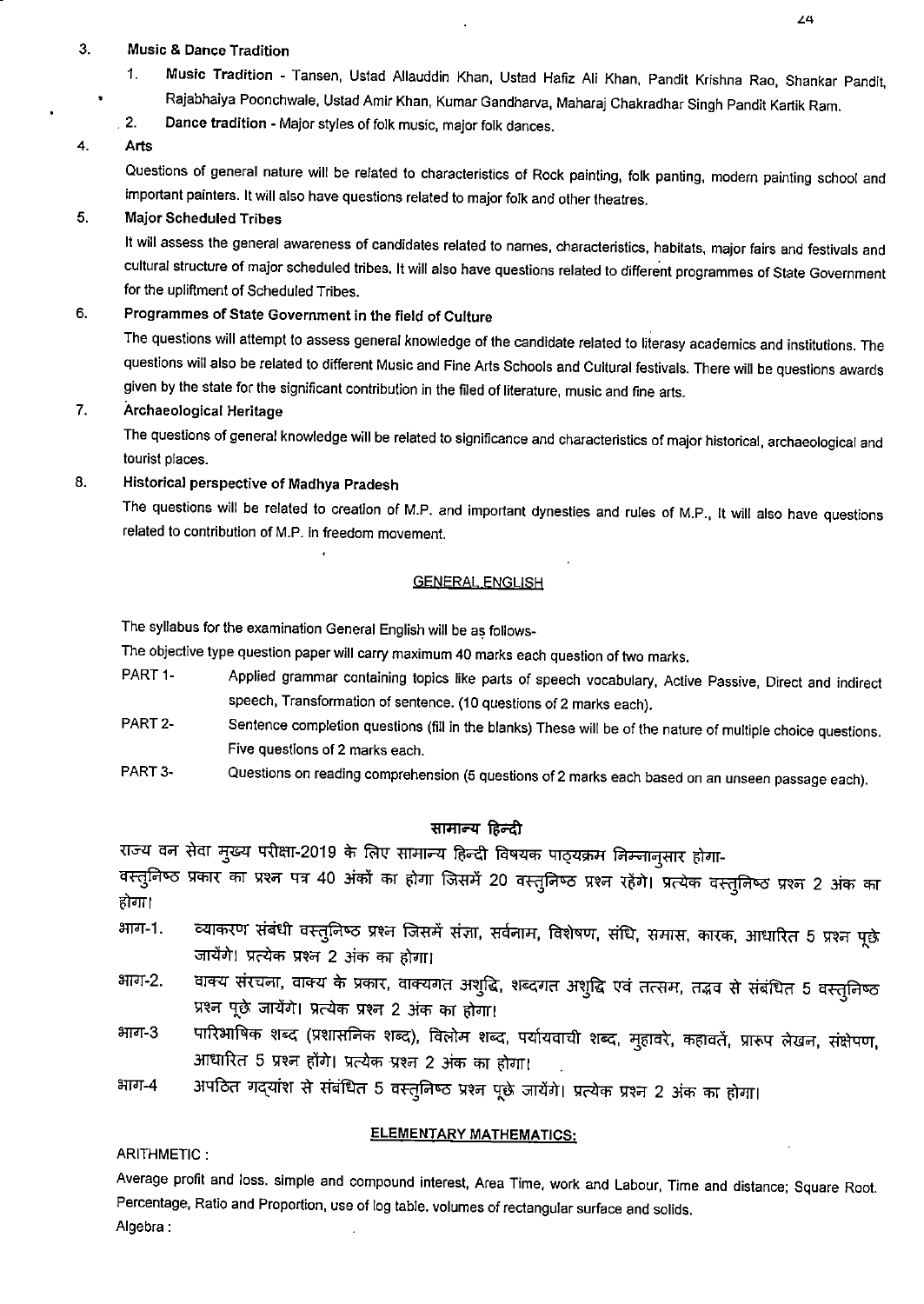Fundamental laws and first four rules additions, Subtraction, multiplication, division, simple formula and their use factors, H.C.F.L.I.C.M. by factors, fractions, simple equations, factors of easy trinomial expressions of second degree. Geometry:

Line and angles, parallels, triangles, congruence inequalities, parallelograms, applications of parallels, bisectors, perpendiculars etc. Construction of angles, construction of triangles, construction of quadrilaterals, theorems of areas of triangles and parallelograms. Areas of quadrilaterals, theorem of Pythagoras and its converse, reduction of quadrilaterals to an equivalent triangle, reduction of a rectilimel figure to a triangle or rectangle of equal areas, construction of a rectangle of given area and having one side of given length, miscellaneous construction, loci, Intersection of loci, exercises on loci. Trigonometry:

Circular measure. Definitions o trigonometric rations, simple problems on heights and distance.

 $\hat{\mathbf{r}}$ 

 $\boldsymbol{j}$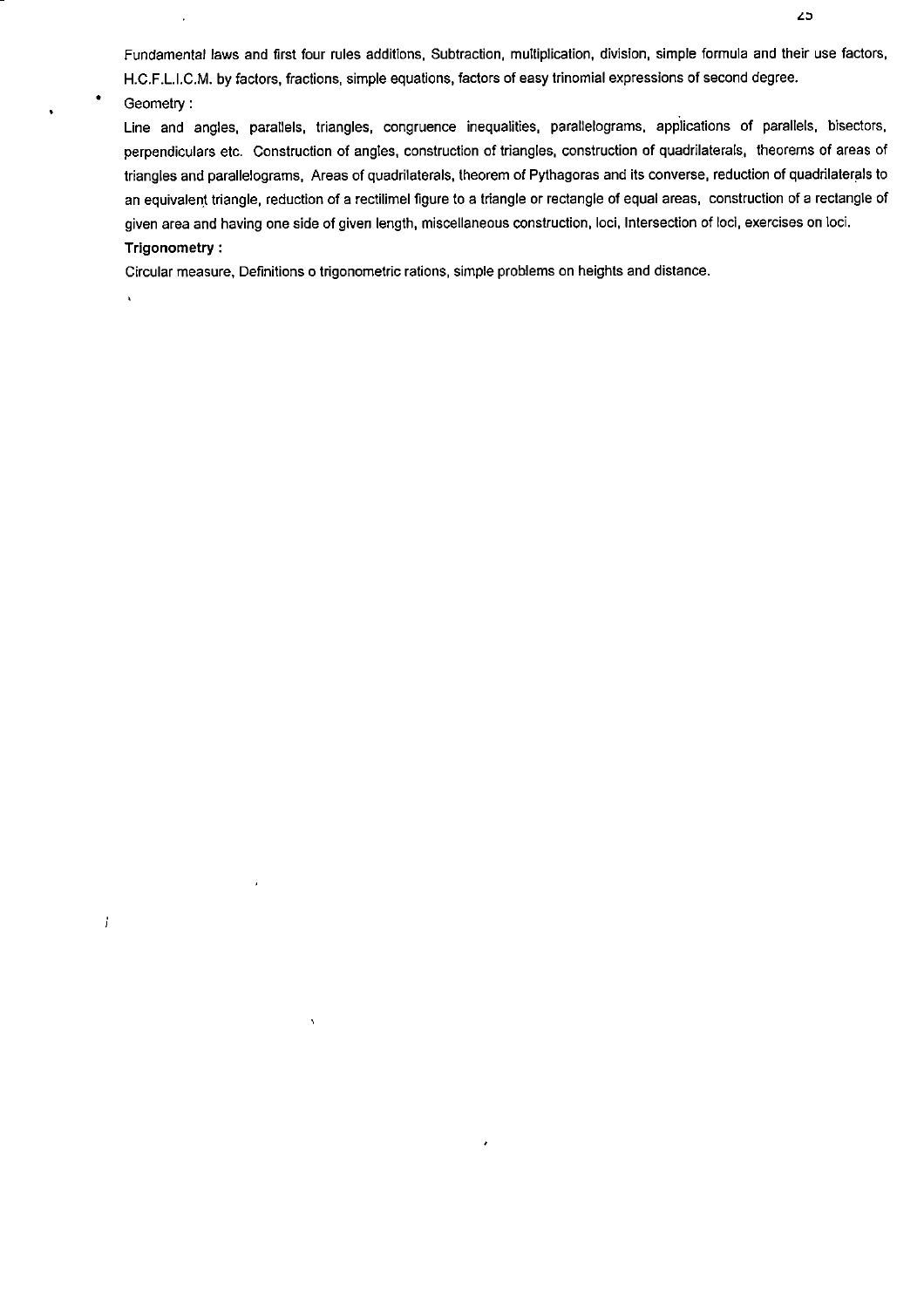#### भाग 1 - विज्ञान, प्रौद्योगिकी एवं पर्यावरण

रसायन विज्ञान  $(1)$ 

> रासायनिक अभिक्रिया की दर एवं रासायनिक साम्य- रासायनिक अभिक्रिया की दर का प्रारंभिक ज्ञान, तीव्र एवं मंद रासायनिक अभिक्रियाए, रासायनिक उत्क्रमणीय एवं अनुत्कमणीय रासायनिक अभिक्रियाए रासायनिक साम्य गतिक प्रकृति, अम्ल एवं क्षार pH पैमाना (सरल आंकिक प्रश्न) उष्माक्षेपी एवं उष्माशोषी अभिक्रियाएँ । कुछ महत्वपूर्ण रासायनिक यौगिक-गुण एवं उपयोग, बनाने की विधि, उत्पादन (जल, कपडे धोने का सोडा, खाने का सोडा, विरंजकचूर्ण एवं प्लास्टर ऑफ पेरिस) भवन निर्माण संबंधी कुछ पदार्थो का निर्माण-चूना, सीमेंट, कांच एवं इस्पात। धातुएं-आवर्त सारिणी में धातुओं की स्थिति एवं सामान्य गुण, धातु, खनिज अयस्क, खनिज एवं अयस्क में अंतर। धातुकर्म-अयस्कों का सांद्रण, निस्तापन, भर्जन प्रगलन एवं शोधन, कॉपर एवं आयरन का धातुकर्म, धातुओं का संक्षारण, मिश्र धातुएं। अधातुए- आवर्त सारणी में अधातुओं की स्थिति एवं सामान्य गुण, हाइड्रोन, नाइट्रोजन एवं ऑक्सीजन की प्रयोगशाला विधि गुण एवं उपयोग कुछ महत्वपूर्ण कार्बनिक यौगिक- ऐल्कोहल एवं एसिटिक अम्ल बनाने की प्रयोगशाला विधि, गुण एवं उपयोग कुछ सामान्य कृत्रित बहुलक, पॉलीथीन, पाली विनाइल क्लोराइड, टेफ्लान, साबुन एवं अपमार्जक।

द्वितीय - प्रश्न पत्र

#### औतिक विज्ञान  $(2)$

ऊर्जा के स्त्रोत- ऊर्जा के नवीन स्त्रोत एवं पारम्परिक स्त्रोत, सौर ऊर्जा का स्त्रोत, सूर्य में ऊर्जा उत्पत्ति के कारण सौर तापन युक्तियां, सोलर कुकर, सोलन सेल, पवन ऊर्जा, जल ऊर्जा, बायोगेस, जीवाश्म ईधन, आदर्श ईधन, आदर्श ईधन के गुणधर्म, नाभिकीय ऊर्जा, नाभिकीय विखंडन, संतयन श्रृखंला अभिक्रिया, नाभिकीय रियक्टर, नाभिकीय ऊर्जा के लाभ व हानियां। प्रकाश-प्रकाश की प्रकृति, प्रकाश का परावर्तन, परावर्तन के नियम, समतल एवं वक्र सतह से परावर्तन, समतल, उत्तल एवं अवतल दर्पण द्वारा प्रतिबिम्ब रचना, फोकस दूरी तथा वक्रता त्रिज्या में संबंध, एक पिन विधि द्वारा अवतल दर्पण की फोकस दूरी जात करना, U-V-f में संबंध। प्रकाश का अपवर्तन-अपवर्तन के नियम, कांच के गुटके द्वारा अपवर्तन, क्रांतिक कोण, पूर्ण आंतरिक परावर्तन, पूर्ण आंतरिक परावर्तन का दैनिक जीवन में उपयोग, लैंस (अभिसारी एवं अपसारी लैंस) परिभाषा, फोकस दूरी, प्रकाशित केन्द्र, लैंस द्वारा प्रतिबिम्ब रचना, मानव नेत्र इसके दोष एवं निराकरण तथा फोटो ग्राफिक कैमरे और मानव नेत्र में तुलना, सरल सूक्ष्मदर्शी तथा खगोलीय दूरदर्शी, बनावट, उपयोग, कार्यविधि, किरण आरेख (सूत्र की स्थापना नही)। विद्युत और इसके प्रभाव-विद्युत तीव्रता, विभव-विभवांतर, विद्युत धारा, ओहम का नियम, प्रतिरोध, विशिष्ट प्रतिरोध, प्रभावित करने वाले कारक, प्रतिरोधों का संयोजन एवं इसके आंकिक प्रश्न, विद्युत धारा का उष्मीय प्रभाव, इसकी उपयोगिता, शक्ति एवं विद्युत ऊर्जा व्यय की गणना (आंकिक) विद्युत प्रयोग में रखी जाने वाली सावधानियां, विद्युत धारा का रासायनिक प्रभाव, प्राथमिक, द्वितीयक सेल, इनके गुण-दोष लेकलांशी सेल, शुष्क सेल, सीसा संचायक सेल बनावट। विद्युत धारा के चुम्बकीय प्रभाव-विद्युत धारा के चुम्बकीय प्रभाव, ओस्टेड का प्रयोग, विद्युत चुम्बकीय प्रेरण, विद्युत मोटर जनित्र की कार्यप्रणाली, सिद्धांत एवं उपयोग, प्रत्यावर्ती धारा एवं दिष्ट धारा का सामान्य अध्ययन। गैसों में विद्युत विसर्जन, विसर्जन नलिका, कैथोड किरणे, एक्स-किरणे एवं इनके गुणधर्म। चुम्बकत्व -चुम्बक एवं इसके प्रकार, कृत्रिम चुम्बक, चुम्बक बनाने की विधियां, चुम्बकत्व का आणविक सिद्धांत, चुम्बकीय विनाश, च्म्बकीय रक्षक, चुम्बकीय बल रेखाएँ व उनके गुण तथा बल रेखाएं खींचना। भू-चुम्बकत्व-भू-चुम्बकत्व, चुम्बकीय तूफान, चुम्बकीय एवं ओंगोलिक याम्योत्तर V.H. I एवं Ø में संबंध।

 $(3)$ जीव विज्ञान

> जन्तुपोषण-पोषण के प्रकार स्वपोशी, विषमपोषी, मृतोजीवी, प्राणिसमभोजी तथा परजीवी प्राणिसमभोजी, पोषण प्रक्रिया के प्रमुख पद। एक कोशिकीय जीव (अमीबा) एवं बहुकोशिकीय जीव (टिइडा) में पाचन। मनुष्य का पाचन तंत्र एवं पाचन प्रक्रिया। प्रकाश-संश्लेषण-परिभाषा प्रक्रिया के प्रमुख पद, प्रकाश अभिक्रिया एवं अंधकार अभिक्रिया प्रकाश संश्लेषण को प्रभावित करने वाले कारक एवं प्रकाश-संश्लेषण संबंधी प्रयोग। श्वसन-परिभाषा जीव के श्वसन अंग, श्वसन एवं श्वासोच्छवास श्वसन के प्रकार, आक्सी श्वसन एवं अनाक्सी श्वसन, मनुष्य का श्वसन तंत्र एवं श्वसन प्रकिया (सामान्य जानकारी) श्वसन गुणांक (RO) कार्बोहाइड्रेट वसा एवं प्रोटीन का । परिवहन-पौधों में जल एवं खनिज लवण का परिवहन जन्तुओं में परिवहन (मानव के संदर्भ में) रूधिर की संरचना तथा कार्य हृदय की सरचना तथा कार्यविधि रूधिर वाहिनियों की संरचना तथा

> कार्य (प्रारंभिक ज्ञान) रूधिर का थक्का बनना, रूधिर समूह रूधिर आधान रूधिर बैंक लसीका तंत्र के कार्य। हृदय से संबंधित रोग। उत्सर्जन- पौधों में उत्सर्जन एवं उत्सर्जी पदार्थ जन्तुओं में उत्सर्जन एवं उत्सर्जी अंग मानव में उत्सर्जन तंत्र एवं उत्सर्जन प्रक्रिया (सामान्य जानकारी) कृत्रिम वृक्क (डायलिसिस) परासरण नियत्रक वृक्क से संबंधित रोग। नियंत्रण एवं समन्वय-पौधे एवं जन्तुओं में समन्वय पादप हार्मोन, मनुष्य का तंत्रिका तंत्र, मस्तिष्क की संरचना एवं कार्य, मेरूरज्जू की संरचना एवं कार्य प्रतिवर्ती क्रिया, अन्तः स्त्रावी ग्रन्थियां हार्मोन एवं कार्य। प्रजनन एवं वृद्धि-प्रजनन के प्रकार, अलैंगिक प्रजनन, विखण्डन मुकलन एवं पुनरूदभवन, कृत्रिम वधी प्रजनन, स्तरीकरण, कलम लगाना, ग्राफ्टिंग, अनिषेक, प्रजनन, पौधों में लैंगिक प्रजनन अंग (पुष्प) की सरचना एवं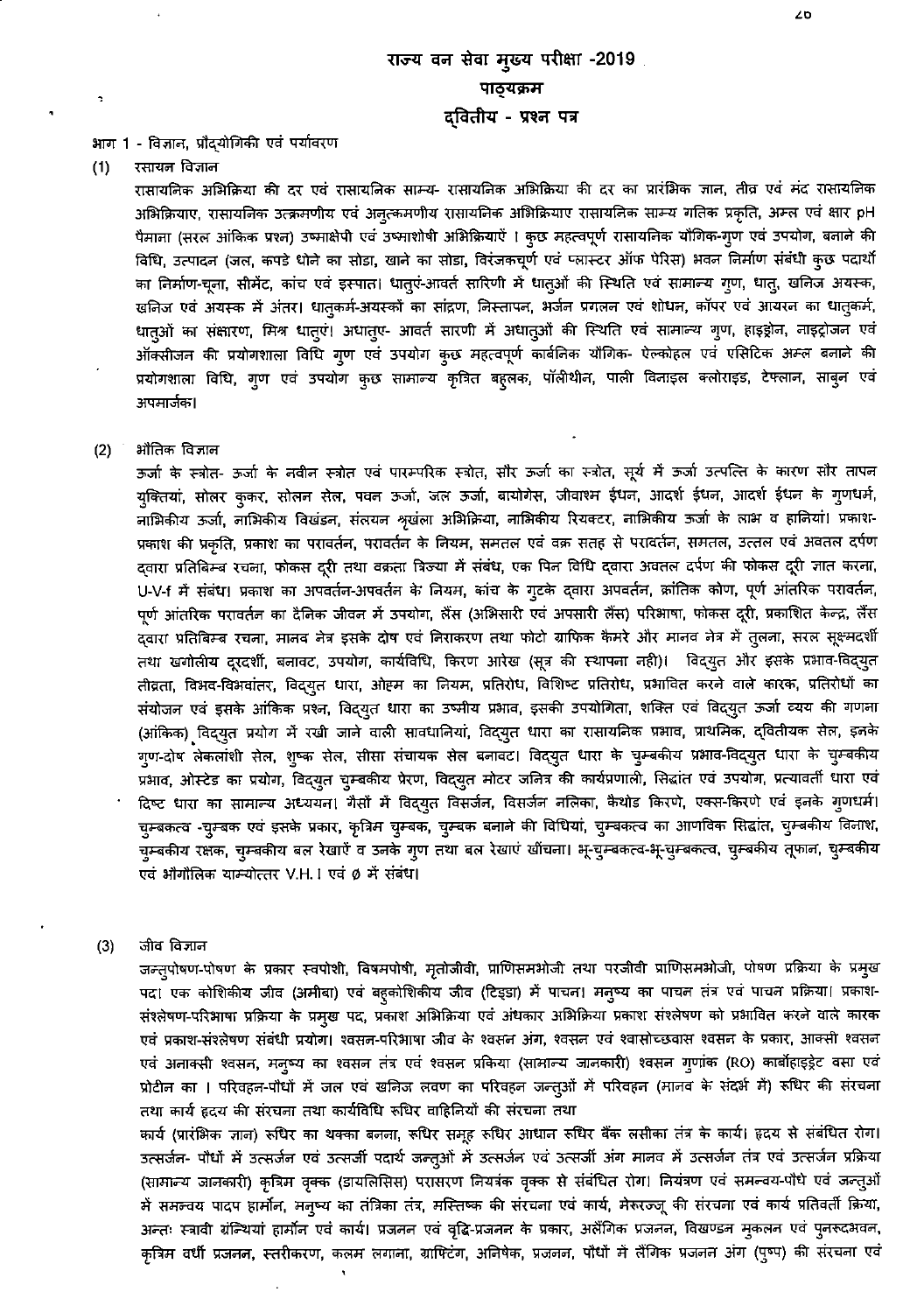प्रजनन प्रक्रिया (सामान्य जानकारी) परागण, निषेचन। मानव प्रजनन तंत्र तथा प्रजनन प्रक्रिया (सामान्य जानकारी) अनुवांशिकी एवं विकास-अन्वांशिकी एवं भिन्नताएं, अन्वांशिकता का मूल आधार गुण सूत्र एवं क्छ। (प्रारंभिक जानकारी) जीन, लिंग निर्धारण कार्बनिक विकास का प्रारंभिक ज्ञान (केबल ओपरिन का सिद्धान्त)।

#### $(4)$ प्रौद्यौगिकी

٠

विज्ञान एवं प्रौद्योगिकी की राष्ट्रीय नीति एवं नीतियों में समय-समय पर होने वाले परिवर्तन, प्रौद्योगिकी के उद्देश्य। भारत का अंतरिक्ष कार्यक्रम एवं प्रौद्योगिकी, कृषि व अन्य ग्राम्य विकास कार्य कलापों के विशेष संदर्भ में इसके अनुप्रयोग, इन्सेट एवं आई.आर. एस. तन्त्र। ग्रामीण भारत में सूचना प्रौद्योगिकी की भूमिका, कम्प्यूटर का आधारभूत ज्ञान, संचार एवं प्रसारण में कम्प्यूटर, आर्थिक वृद्धि हेतू सॉफ्टवेयर का विकास, आई.टी.के वृहद अनुप्रयोग। उर्जा संसाधन- उर्जा की मांग, नवीनीकत एवं अनवीनीकृत उर्जा के स्त्रोत, नाभिकीय उर्जा का देश में विकास एवं उपयोगिता। भारत में वर्तमान विज्ञान एवं प्रौदयोगिकी का विकास, कृषि का उद्भव, कृषि विज्ञान में प्रगति एवं उसके प्रभाव, भारत में सफल विज्ञान, उर्वरक, कीट नियंत्रण एवं भारत में रोगों का परिदृश्य!

#### पर्यावरण  $(5)$

जैव विविधता एवं उसका संरक्षण- सामान्य परिचय-परिभाषा, अनुवांशिक प्रजाति एवं पारिस्थितिक तंत्रीय विविधता। भारत का जैव-भौगोलिक वर्गीकरण। जैव विविधता का महत्व-विनाशकारी उपयोग उत्पादक उपयोग, सामाजिक, नैतिक, वैकल्पिक दृष्टि से महत्व। विश्व स्तरीय जैव विविधता, राष्ट्रीय एवं स्थानीय स्तर की जैव विविधता। भारत एक वृहद विविधता वाले राष्ट्र के रूप में। जैव विविधता के तप्त स्थल। जैव विविधता को क्षति-आवासीय, क्षति, वन्य जीवन को क्षति, मानव एवं वन्य जन्तु संघर्ष। भारत की संकटापन्न (विलुप्त होती) एवं स्थानीय प्रजातियां। जैव-विविधता का संरक्षण- असंस्थितिक एवं संस्थितिक संरक्षण। पर्यावरण प्रदूषण-कारण, प्रभाव एवं नियंत्रण के उपाय-वायु प्रदूषण, जल प्रदूषण, समुद्री प्रदूषण, मृदा प्रदूषण, ध्वनि प्रदूषण, तापीय प्रदूषण, नाभिकीय प्रदूषण। ठोस अपशिष्ट प्रबंधन-नगरीय एवं औदयोगिक ठोस कुड़े-करकट का प्रबंधनः कारण, प्रभाव एवं नियंत्रण। प्रदूषण के नियंत्रण में व्यक्ति की भूमिका। आपदा प्रबंधनः बाढ़, भूकंप, चक्रवात एवं भू-स्खलन। मानव जनसंख्या एवं पर्यावरण। जनसंख्या वृद्धि, विभिन्न राष्ट्रों में जनसंख्या में भिन्नता। जनसंख्या विस्फोट-परिवार कल्याण कार्यक्रम। पर्यावरण एवं मानव स्वास्थ्य।

### QUESTION PAPER-02 SCIENCE, TECHNOLOGY AND ENVIRONMENT

#### $01$ **CHEMISTRY**

Rate of chemical reaction and chemical equilibrium - Preliminary knowledge of rate of chemical reaction. Fast and slow chemical reactions. Reversible and in eversible chemical reactions. Reversible reaction and dynamic nature of equilibrium. Acids and bases. pH scale [simple numerical questions. Exothermic and endothermic reactions. Some important chemical compounds - properties and uses. Method of production manufacture [water, washing soda, baking soda bleaching powder and plaster of Paris.) preparation of building material-lime cement glass and steel. Metals -Position of metals in the periodic table and general properties. Metal, mineral ore, Difference between mineral and ore, Metallurgy-concentration, roasting, smelting, refining of ores. Metallurgy of copper and Iron, corrosion of metals. Alloys. Nonmetals - Position of nonmetals in the periodic table. Preparation properties and uses of Hydrogen oxygen and nitrogen. Some important organic compounds - laboratory method of preparing alcohol and acetic acid, properties and uses some general artificial polymers, polythene, polyvinyl chloride. Teflon soap and detergents.

#### 02 **PHYSICS**

Source of Energy - Conventional and new sources of Energy, sourceof solar energy, causes of origin of energy in the Sun, solar heating devices, solar cooker solar cell, wind energy, biogas, fossil fuels, ideal fuel properties of ideal fuel. Nuclear energy, nuclear Fission, Fusion, chain reaction, nuclear reactor, uses and harms of nuclear energy. General information about CREDA. Light - nature of light reflection of light, laws of reflection, reflection from plane and curved surface, image formation by plane convex and concave mirror, relation between focal length and radius of curvature, determination of focal length of concave mirror by single pin method. [Relation between u-v-f [numerical examples. Refraction of light - laws of refraction, refraction by glass slab, critical angle, total internal reflection, use of total internal reflection in daily life. Iens [converging and diverging lens. Definition focal length optical centre image formation by lens Human eye. its defects and remedies. Comparison between photographic camera and human eye. Simple telescope and astronomical telescope. Construction working, uses, ray diagram [no formula derivation]. Electricity and its effects electric intensity, potential, potential difference, electric curent Ohm's law. Resistance specific resistance, influencing factors, combination of resistance and related numerical examples thermal effect of current it's use, calculation of power